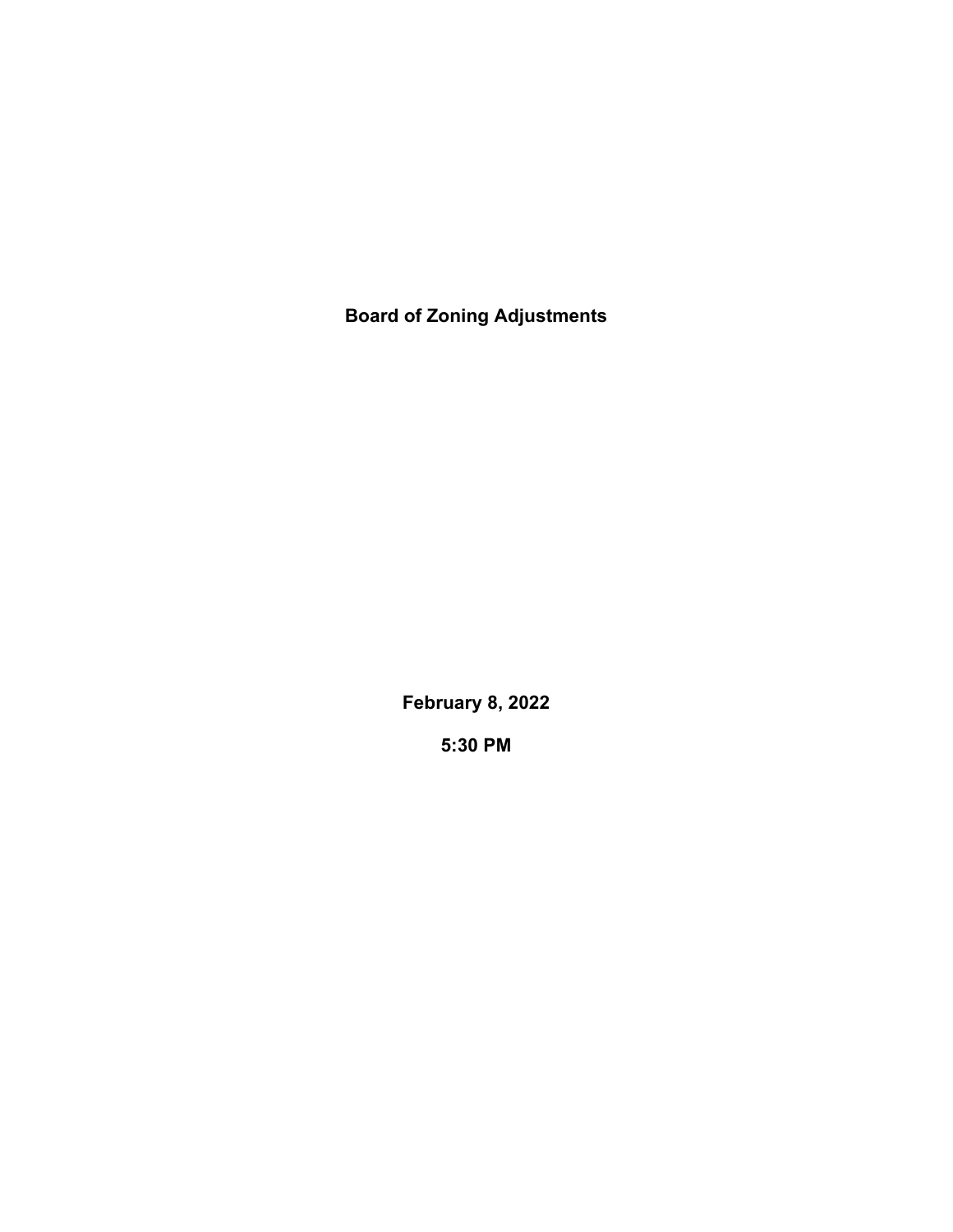## **VICE CHAIR BRANDON WHITE, PRESIDING**

The meeting was called to order at 5:30 p.m. Vice Chair Brandon White asked the Secretary to call the roll.

Members Present:

Johnny Keene Brandon White Barry Holder Jr. Mitch Buchanan Margaret Townsley

Also Present:

Edwin Logan, Attorney Jordan Miller, City of Frankfort Senior Planner

The first item of business was approval of the minutes of the December 14, 2021 meeting. Mr. Holder made a motion to approve the minutes. The motion was seconded by Mr. Buchanan and passed unanimously.

ELECTION OF OFFICERS:

Ms. Townsley made a motion to nominate Ashley Kennedy as Chair. The motion was seconded by Mr. Buchanan and all were in favor.

Mr. Buchanan made a motion to nominate Brandon White as Vice Chair. The motion was seconded by Mr. Holder and all were in favor.

Mr. Holder made a motion to adopt the 2022 Board of Zoning Adjustment meeting calendar. The motion was seconded by Ms. Townsley and all were in favor.

Vice Chair White asked the Secretary to call the next item of business:

## **In accordance with Article 4.02.26 of the City of Frankfort Zoning Ordinance, Frank T. Smith is requesting approval to place a manufactured home on an existing lot for the property located at 405 Noel Avenue. The property is more specifically identified as PVA Map Number 074-11-03- 007.00.**

Jordan Miller, City of Frankfort Senior Planner was present and mentioned that this property is a 50' x 184' parcel on a corner lot on Noel Avenue.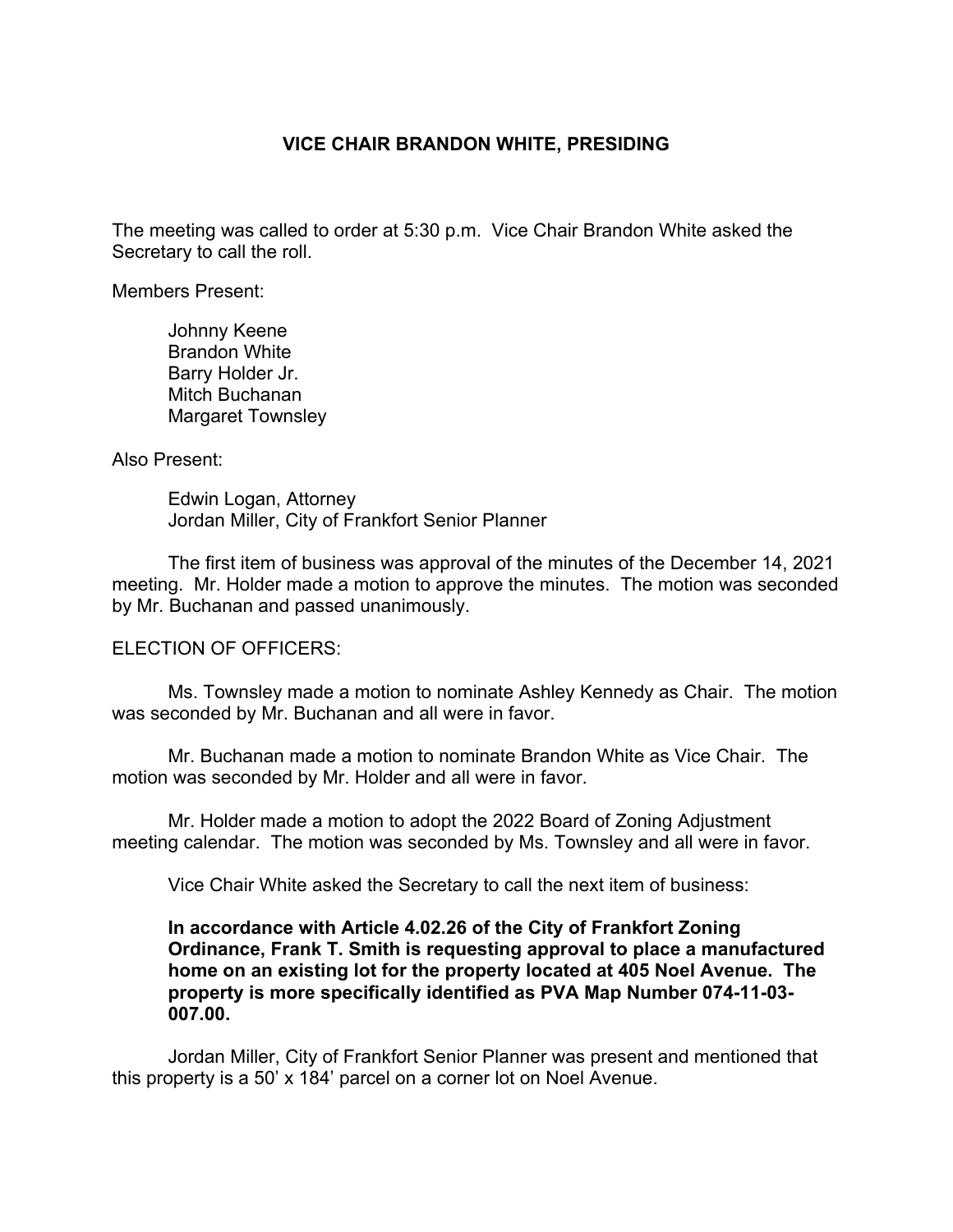Mr. Miller stated that the applicant would like to place a manufactured home on the lot to use as a single-family residence.

Mr. Miller mentioned that the area is mainly single family dwellings that range in size from 900 sq. ft. to 1,300 sq. ft. Mr. Miller stated that the proposed manufactured home is about 960 sq. ft.

Mr. Miller mentioned that there were negative findings in the staff report. One was related to the pitch of the roof. Per code the roof pitch shall not be less than 1:4 ratio, the pitch on the manufactured home is less than 1:4 ratio. Another negative was related to minimum width which is required to be no less than 20 feet in width. The proposed manufactured home is only 15 feet wide. Additionally the applicant is proposing to place the longest dimension of the dwelling perpendicular to the street. The longest dimension of the dwelling would fail to meet the minimum side setbacks required. Therefore the applicant is proposing to place the home with the narrowest portion facing the street.

Mr. Miller stated that positive findings in the staff report related to the foundation, exterior walls and connection to utilities. The proposal meets the parking requirements.

Mr. Miller stated that the proposal was sent to the Technical Review Team and there were no negative comments

Based on the negative findings in the staff report, staff recommended denial of the request but mentioned there are four suggested conditions on page 4 of the staff report should the Board make positive findings and approve the request.

Mr. Buchanan asked if the photo of the manufactured home in the staff report was the home proposed to be moved. Mr. Miller replied that it is.

Mr. Holder asked if we know the pitch of the roof. Mr. Miller replied that he asked the applicant that question but did not receive and answer. Mr. Buchanan mentioned that the pitch of the roof on manufactured homes are typically lower than stick built homes partially because they travel easier with the lower pitch roof.

The applicant was not present.

Mr. Logan asked if there were any manufactured homes in the area and Mr. Miller replied that he didn't believe there were any in the Thorn Hill area.

Based on the negative findings with the staff report Mr. Buchanan made a motion to deny the request from Frank T. Smith to place a manufactured home on an existing lot for the property located at 405 Noel Avenue. The motion was seconded by Mr. Keene and passed unanimously.